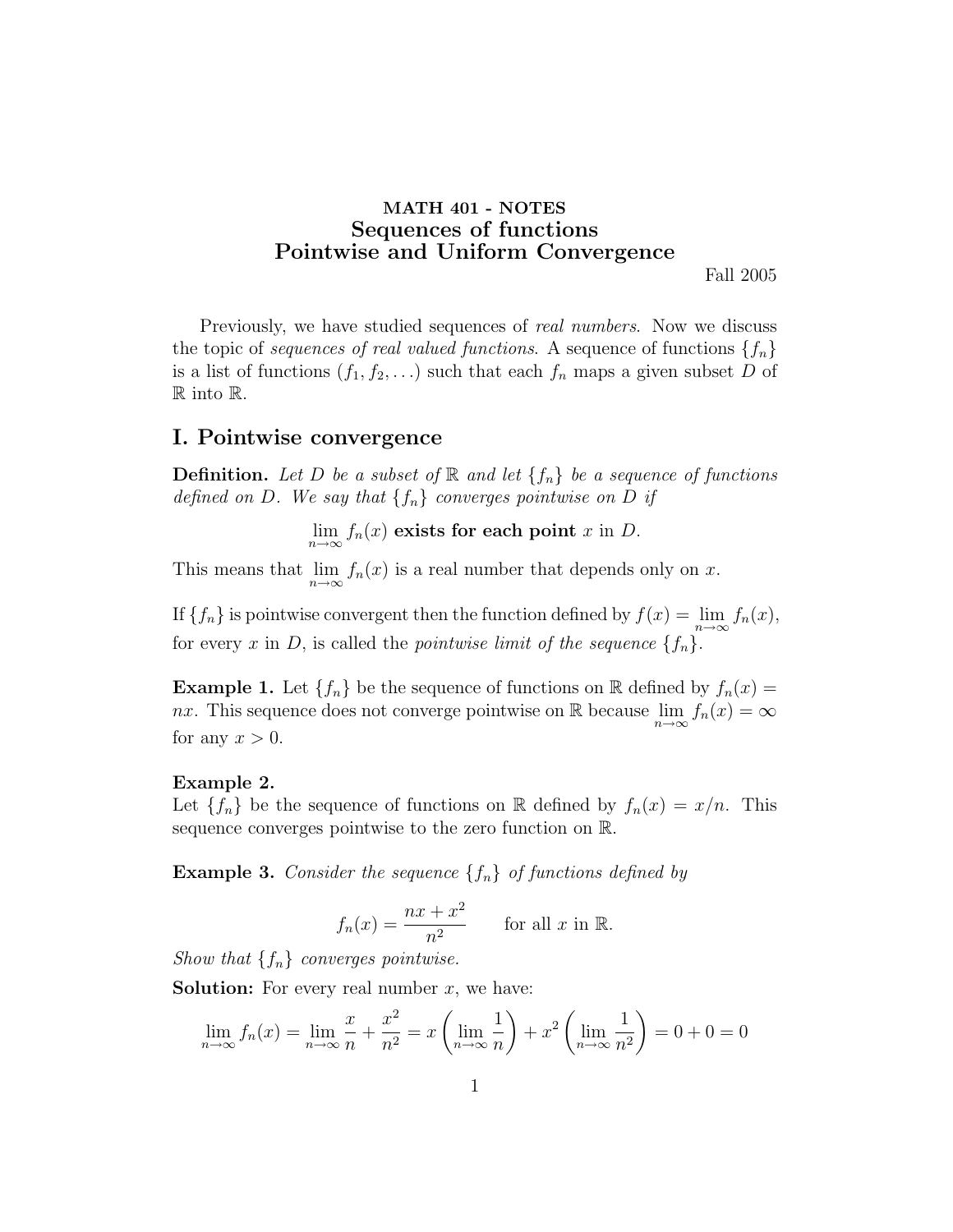Thus,  $\{f_n\}$  converges pointwise to the zero function on  $\mathbb{R}$ .

**Example 4.** Consider the sequence  $\{f_n\}$  of functions defined by

$$
f_n(x) = \frac{\sin(nx+3)}{\sqrt{n+1}} \quad \text{for all } x \text{ in } \mathbb{R}.
$$

Show that  $\{f_n\}$  converges pointwise.

**Solution:** For every  $x$  in  $\mathbb{R}$ , we have

$$
\frac{-1}{\sqrt{n+1}} \le \frac{\sin(nx+3)}{\sqrt{n+1}} \le \frac{1}{\sqrt{n+1}}
$$

Moreover,

$$
\lim_{n \to \infty} \frac{1}{\sqrt{n+1}} = 0.
$$

Applying the squeeze theorem for sequences, we obtain that

$$
\lim_{n \to \infty} f_n(x) = 0 \quad \text{for all } x \text{ in } \mathbb{R}.
$$

Therefore,  $\{f_n\}$  converges pointwise to the function  $f \equiv 0$  on  $\mathbb{R}$ .

**Example 5.** Consider the sequence  $\{f_n\}$  of functions defined by  $f_n(x) =$  $n^2x^n$  for  $0 \le x \le 1$ . Determine whether  $\{f_n\}$  is pointwise convergent.

**Solution:** First of all, observe that  $f_n(0) = 0$  for every n in N. So the sequence  $\{f_n(0)\}\$ is constant and converges to zero. Now suppose  $0 < x < 1$ then  $n^2x^n = n^2e^{n\ln(x)}$ . But  $\ln(x) < 0$  when  $0 < x < 1$ , it follows that

$$
\lim_{n \to \infty} f_n(x) = 0 \quad \text{for } 0 < x < 1
$$

Finally,  $f_n(1) = n^2$  for all n. So,  $\lim_{n \to \infty} f_n(1) = \infty$ . Therefore,  $\{f_n\}$  is not pointwise convergent on [0, 1].

**Example 6.** Let  $\{f_n\}$  be the sequence of functions defined by  $f_n(x) = \cos^n(x)$ for  $-\pi/2 \leq x \leq \pi/2$ . Discuss the pointwise convergence of the sequence.

**Solution:** For  $-\pi/2 \leq x < 0$  and for  $0 < x \leq \pi/2$ , we have

$$
0 \le \cos(x) < 1.
$$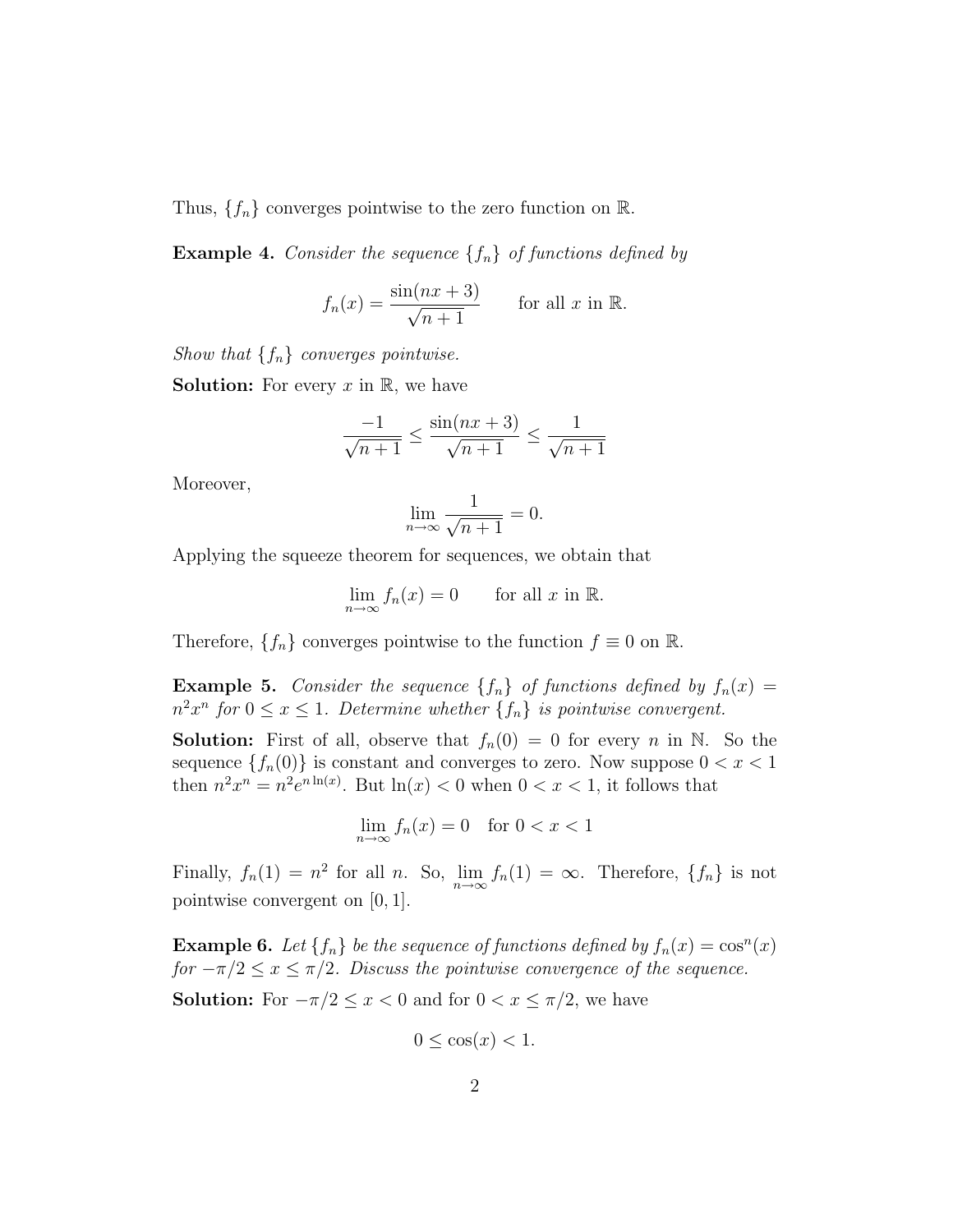It follows that

$$
\lim_{n \to \infty} (\cos(x))^n = 0 \quad \text{for } x \neq 0.
$$

Moreover, since  $f_n(0) = 1$  for all n in N, one gets  $\lim_{n \to \infty} f_n(0) = 1$ . Therefore,  ${f_n}$  converges pointwise to the function f defined by

$$
f(x) = \begin{cases} 0 & \text{if } -\frac{\pi}{2} \le x < 0 \text{ or } 0 < x \le \frac{\pi}{2} \\ 1 & \text{if } x = 0 \end{cases}
$$

Example 7. Consider the sequence of functions defined by

$$
f_n(x) = nx(1-x)^n
$$
 on [0, 1].

Show that  $\{f_n\}$  converges pointwise to the zero function.

**Solution:** Note that  $f_n(0) = f_n(1) = 0$ , for all  $n \in \mathbb{N}$ . Now suppose  $0 < x < 1$ , then

$$
\lim_{n \to \infty} f_n(x) = \lim_{n \to \infty} n x e^{n \ln(1-x)} = x \lim_{n \to \infty} n e^{n \ln(1-x)} = 0
$$

because  $\ln(1-x) < 0$  when  $0 < x < 1$ . Therefore, the given sequence converges pointwise to zero.

**Example 8.** Let  $\{f_n\}$  be the sequence of functions on  $\mathbb{R}$  defined by

$$
f_n(x) = \begin{cases} n^3 & \text{if } 0 < x \le \frac{1}{n} \\ 1 & \text{otherwise} \end{cases}
$$

Show that  $\{f_n\}$  converges pointwise to the constant function  $f = 1$  on  $\mathbb{R}$ .

**Solution:** For any x in R there is a natural number N such that x does not belong to the interval  $(0, 1/N)$ . The intervals  $(0, 1/n)$  get smaller as  $n \to \infty$ . Therefore,  $f_n(x) = 1$  for all  $n > N$ . Hence,

$$
\lim_{n \to \infty} f_n(x) = 1 \quad \text{for all } x.
$$

### The formal definition of pointwise convergence

Let D be a subset of R and let  $\{f_n\}$  be a sequence of real valued functions defined on D. Then  $\{f_n\}$  converges pointwise to f if given any x in D and given any  $\varepsilon > 0$ , there exists a natural number  $N = N(x, \varepsilon)$  such that

$$
|f_n(x) - f(x)| < \varepsilon \quad \text{for every } n > N.
$$

**Note:** The notation  $N = N(x, \varepsilon)$  means that the natural number N depends on the choice of x and  $\varepsilon$ .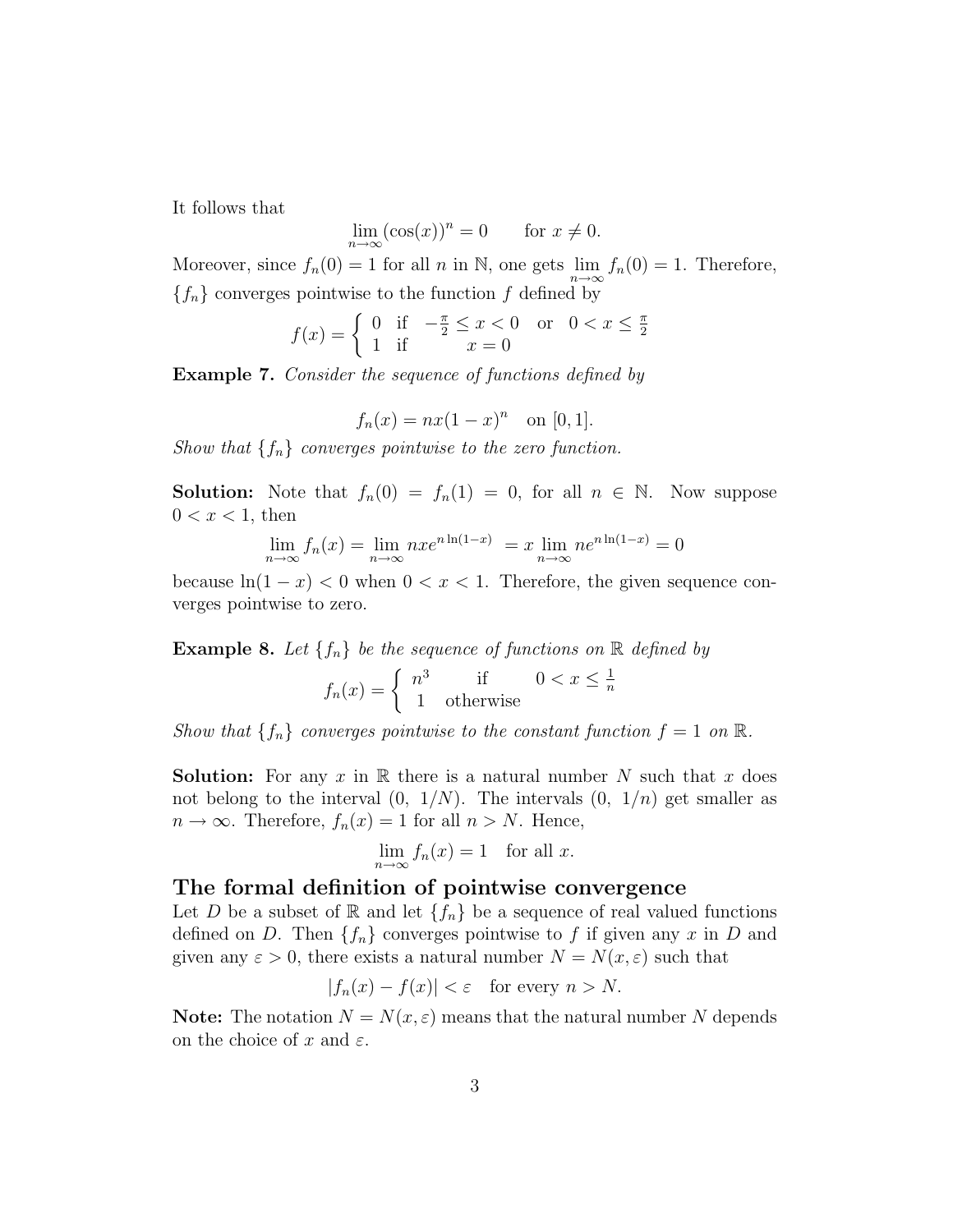# I. Uniform convergence

**Definition.** Let D be a subset of R and let  $\{f_n\}$  be a sequence of real valued functions defined on D. Then  $\{f_n\}$  converges uniformly to f if given any  $\varepsilon > 0$ , there exists a natural number  $N = N(\varepsilon)$  such that

 $|f_n(x) - f(x)| < \varepsilon$  for every  $n > N$  and for every x in D.

**Note:** In the above definition the natural number N depends only on  $\varepsilon$ . Therefore, uniform convergence implies pointwise convergence. But the converse is false as we can see from the following counter-example.

**Example 9.** Let  $\{f_n\}$  be the sequence of functions on  $(0, \infty)$  defined by

$$
f_n(x) = \frac{nx}{1 + n^2 x^2}.
$$

This function converges pointwise to zero. Indeed,  $(1 + n^2x^2) \sim n^2x^2$  as n gets larger and larger. So,

$$
\lim_{n \to \infty} f_n(x) = \lim_{n \to \infty} \frac{nx}{n^2 x^2} = \frac{1}{x} \lim_{n \to \infty} \frac{1}{n} = 0.
$$

But for any  $\varepsilon < 1/2$ , we have

$$
\left|f_n\left(\frac{1}{n}\right) - f\left(\frac{1}{n}\right)\right| = \frac{1}{2} - 0 > \varepsilon.
$$

Hence  $\{f_n\}$  is not uniformly convergent.

**Theorem.** Let D be a subset of  $\mathbb{R}$  and let  $\{f_n\}$  be a sequence of **continuous** functions on D which converges uniformly to f on D. Then f is continuous on D